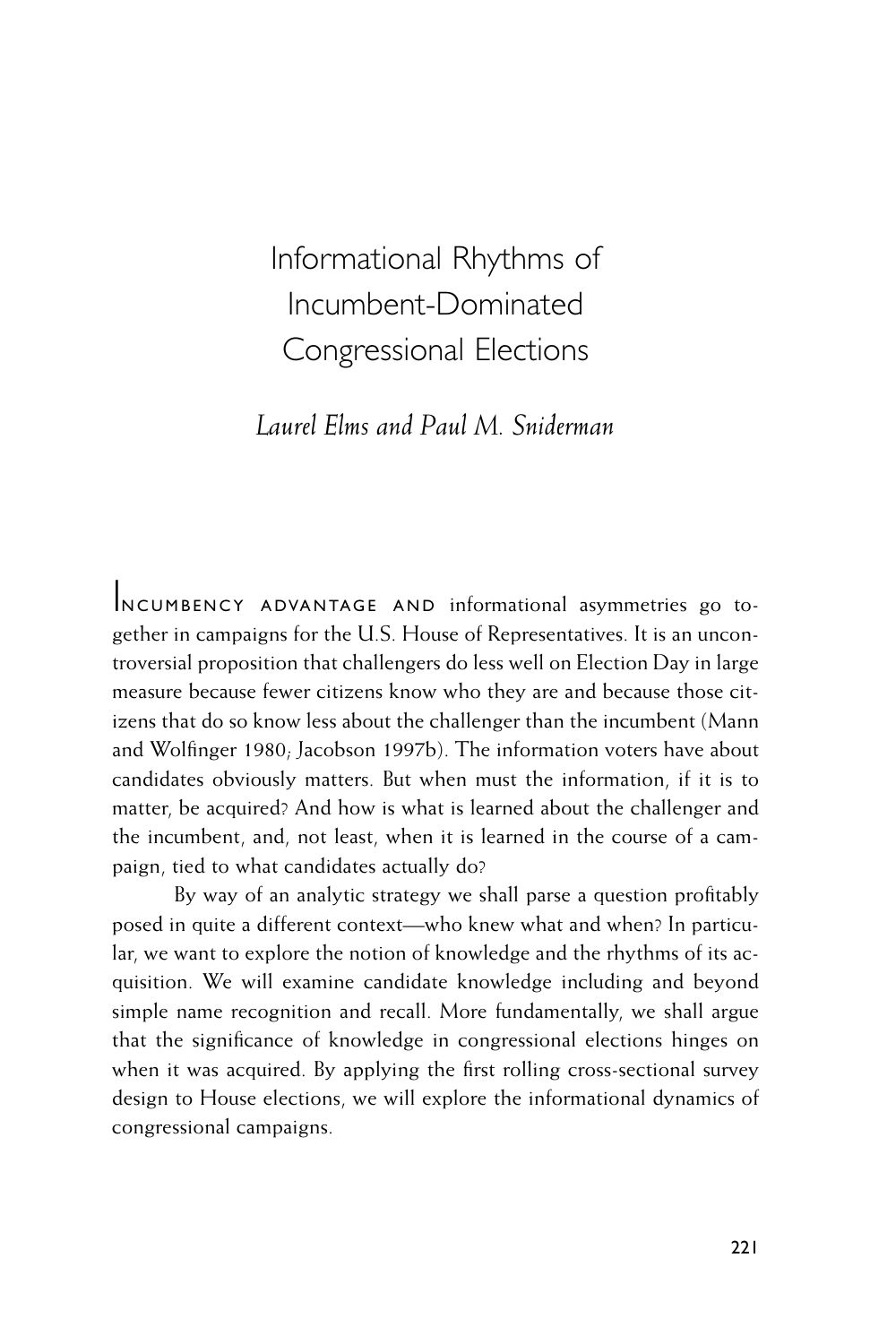## Informational Rhythms: Arguments and Hypotheses

Our primary objective is to take seriously the dynamics of congressional campaigns. This requires exploring not only the consequences of an election campaign but also the timing of those consequences in the course of the campaign. Consider the classic studies of congressional elections. With few exceptions (Mann 1978; Abramowitz 1975), they assess what citizens know at a single point in time, usually after the campaign is over. But it is indispensable to establish when in the course of the campaign citizens learned whatever they wound up learning about the candidates.

It is indispensable because when voters learn about candidates and how much they learn about them are connected. Consider the quite different situations of two citizens who are attempting to decide whether to support the incumbent or the challenger. One of them has followed both candidates throughout the campaign; the other stumbled across the name of the challenger while preparing a practice ballot. When interviewed after the election, both voters may recall the challenger's name and appear equally informed. But the challenger had a month to make a case to the first voter and no more than a week to the second voter. The second voter ends up with the same information as the first voter but experienced the campaign quite differently. Because how much voters know about candidates tends to be tied to how long they have known about them, it is necessary to establish not only what voters know about the candidates but also when they learned what they know.

The public opinion survey we analyzed, focusing on the congressional elections in Missouri in 1994, is the first to have utilized a daily rolling cross-sectional design to study House elections. Until 1996, almost all measures of candidate knowledge in congressional elections were obtained only after the election. The 1996 National Election Study (NES) was the first to include a limited number of questions about the congressional candidates in the preelection wave. The 1996 NES has four random quarter samples, while the Missouri Election Study consists of daily random samples. Although restricted to a single state, the 1994 Missouri Election Study included respondents from all nine congressional districts, exposed to campaigns conducted at a variety of levels of intensity. Although no challenger won, a restriction that should be kept in mind in evaluating the generality of our results, a number of them put up good fights. The fine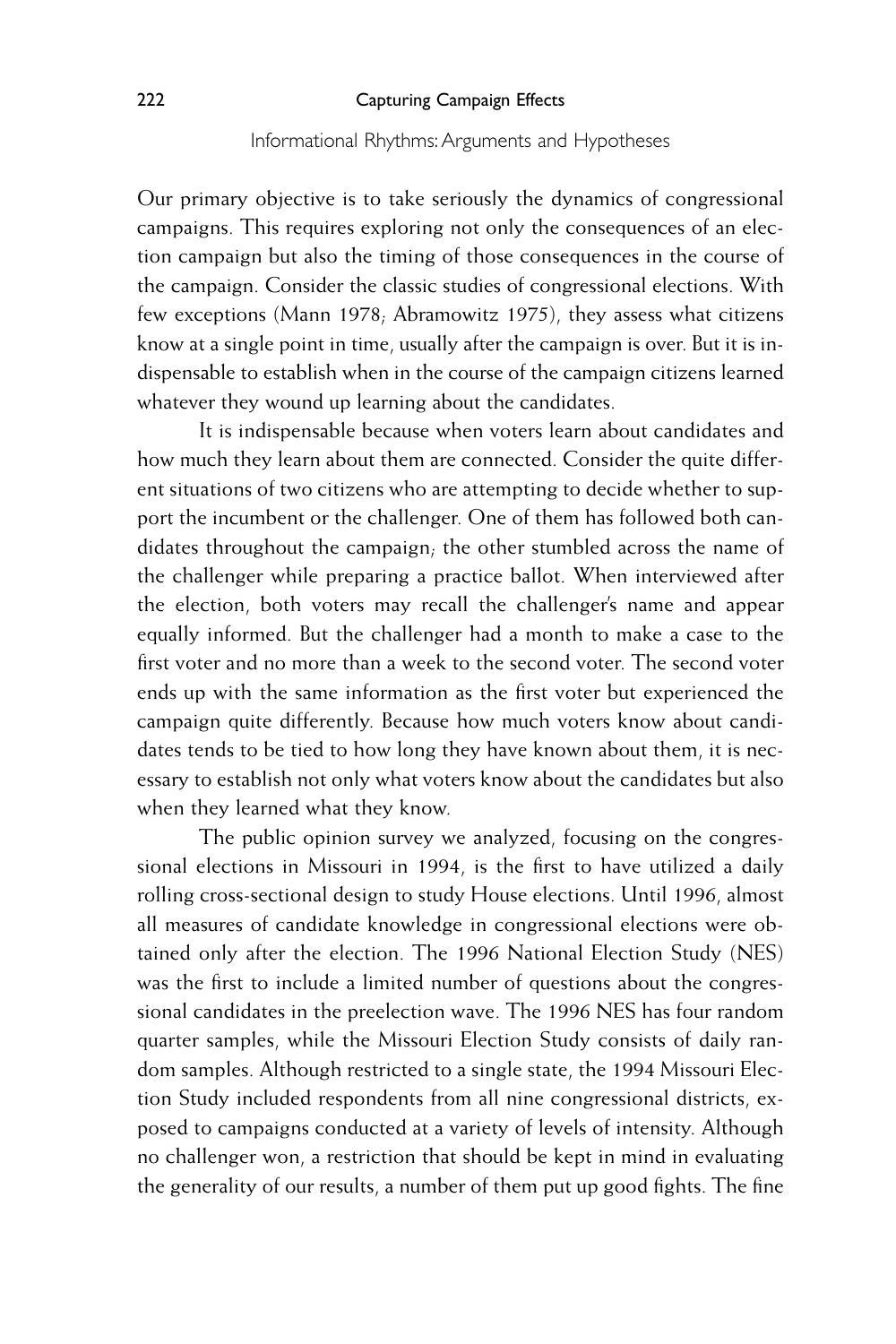granulation of the daily random samples, taken together with the variation in campaign intensity, offers a unique opportunity to observe how congressional campaigns, when they are actively contested, can change the informational landscape.

Informational gains, if any are realized, are our principal concern. But, supposing for argument's sake that citizens do learn about candidates in the course of a campaign, what do they learn?

Awareness of the candidates, initially, was equated with an ability to recall who was running. But it became clear quickly that knowledge comes in more than one form. As Mann and Wolfinger demonstrated (1980), many people unable to recall the names of congressional candidates can still recognize them. A gradient was apparent: recall is a more demanding test than recognition, though both are tests of knowledge.

The distinction between voters' recognition and recall of candidates' names is well established, as are the minimal levels of knowledge characteristic of ordinary citizens. However, it is worth examining an even broader range of what it means to say that voters know about congressional candidates. Merely being able to come up with the name of someone running for Congress is not a guarantee of support for that candidate. Certainly it is not a guarantee of being cognizant of the candidate's potential credentials for office

The part that knowledge about candidates plays in the voting process and the role that campaigns play in promoting knowledge of candidates requires using more than just name recognition to measure citizens' information about the choices before them. We use an expansive conception of candidate knowledge and examine a range of measures of voters' level of candidate information. In addition to name recall and recognition of political candidates, we consider other types of candidate familiarity and the differences in the levels of these types of awareness during the campaign.

Our study aims to be distinctive by plotting, for the first time, changes in citizens' levels of knowledge about, and evaluations of, incumbents and challengers through the course of congressional campaigns. By measuring various types of knowledge about congressional candidates during the campaign, we test how much of an educational role campaigns play and how this role varies by the effort and ability of the candidates to inform citizens about their electoral choices.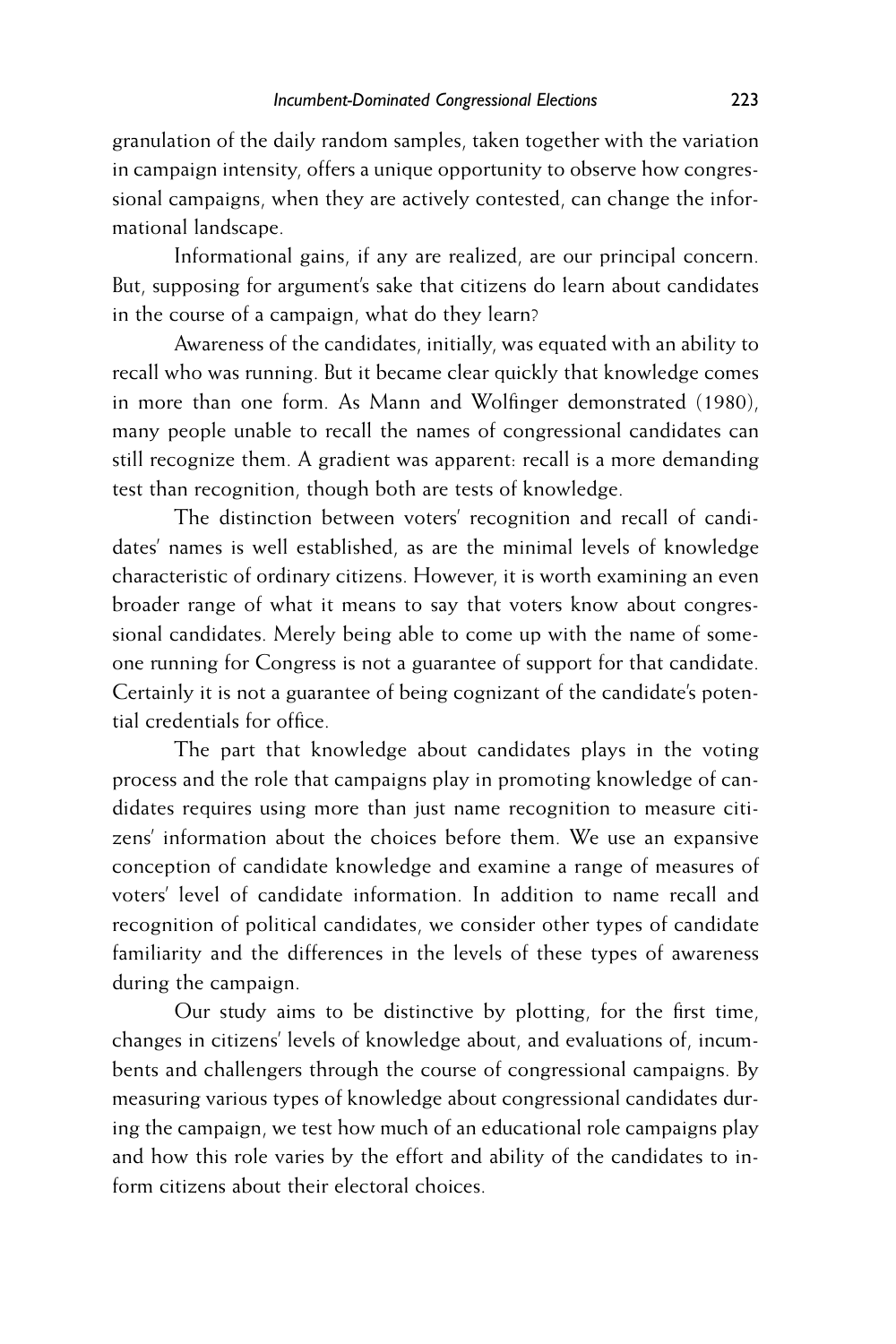Study Design

The 1994 Missouri Election Study was a daily rolling cross-sectional survey of voting-age adults in the state's nine congressional districts. The survey began sixty-three days before Election Day, from the beginning of September through the day before the election, with interviews completed every day of the week.<sup>1</sup> As the primary elections in Missouri were held on August 4, the timing of the study overlaps with the most intense part of the congressional campaign. An average of fourteen respondents were interviewed each day, with a total of 863 interviews completed in the eight districts with incumbent candidates. Although this number is quite low in comparison to the seventy daily interviews conducted for the 1988 Canadian Election Study (Johnston et al. 1992), general trends can be clearly observed in the data. Crucially, the daily random samples allow us to chart the dynamics of House campaigns in a far more detailed way than was possible with more limited panel data previously analyzed (Mann 1978; Jacobson 1990; Kenny and McBurnett 1992).

The Campaign Context: Strong and Weak Challengers in Missouri

Since Jacobson and Kernell's study (1983), it has been recognized that a theory of congressional voting requires a theory of campaigns. A starting point of an account of congressional elections is the quality of the challenger. How voters choose is a function of how effectively candidates campaign in order to win support. If the challenger fails to mount an effective campaign, whether due to a lack of competence or resources, then however much voters might be in favor of change, they will not rally around the challenger's standard.

Westlye (1991) has driven home the fundamental contrast in the dynamics of Senate elections depending on whether they are low or high intensity. Variations in campaign intensity matter because incumbents follow satisficing rather than optimizing strategies: how much of an effort they make in a campaign is in part a function of how much of a challenge their opponent mounts.

If incumbents rise to meet the challenge, it follows that a key parameter is the variation in the intensity of the campaigns that challengers mount. The eight incumbent members of Congress up for reelection in the state of Missouri in 1994 faced a range of challengers, from several very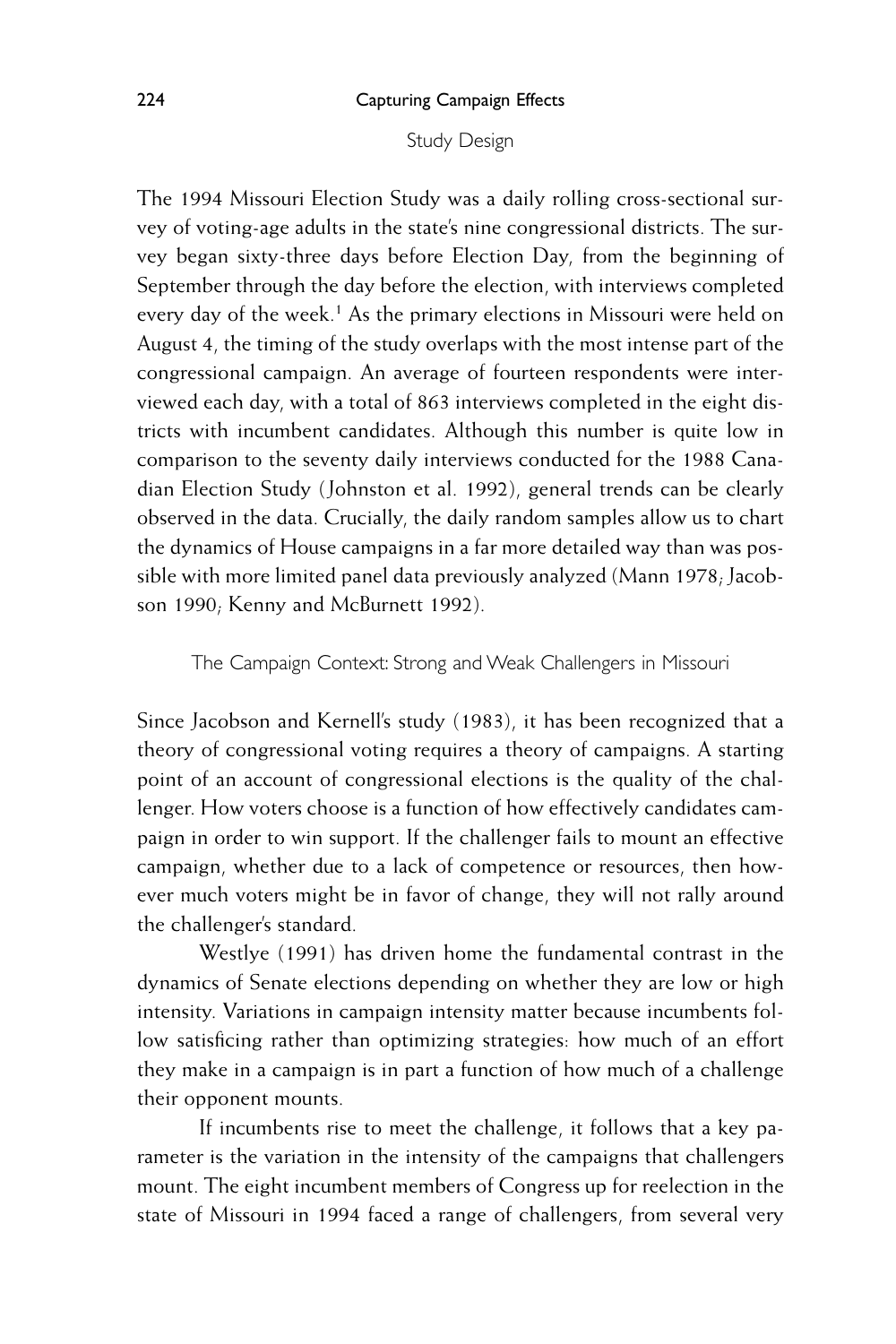weak, barely visible candidates to a few relatively well-financed, serious opponents. Although all eight of the Missouri incumbents won decisively, the range of talent they faced allows us to demonstrate some of the overtime differences in campaigning between moderately intense and barely contested races. Two of the eight incumbent-contested 1994 races in Missouri qualify as "hard-fought" according to either of Westlye's (1991, 23) coding schemes, based on the October previews in *Congressional Quarterly Weekly Report* or the amount of money spent by the challenger relative to the incumbent. In addition, Richard Gephardt's campaign against Gary Gill, who posed "a serious challenge" (Barone and Ujifusa 1995, 777) to the then House majority leader, also exhibited aspects of a high-intensity contest; in terms of challenger spending and voters' levels of information about both candidates, it resembled a hard-fought race far more than it resembled any of the five clearly low-key races. These three moderately contested districts provide a sufficient number of cases for over-time analysis  $(N = 314)$  and comparisons with the five completely incumbent-dominated races  $(N = 549)$ . Although all eight incumbents won by margins of at least 6 percent and only one was ever in danger of losing his seat in Congress, the varying quality of their opponents had a significant impact on what voters in their district knew about each candidate and apparently on the fierceness of the incumbents' campaigning. By examining differences between the effects of campaigns on various measures of candidate knowledge of these two distinct levels of intensity, we can determine when citizens become aware of the challengers, learn even more about the incumbents, and learn how this varies by the strength of the challenger.

#### Informational Campaign Rhythms: Findings

Campaigns can have a quite different character depending on whether they are viewed from the perspective of challenger or incumbent. We shall, accordingly, start with the challenger, beginning with issues of information and then considering the relation between familiarity and favorability.

### *Challengers*

One of the easiest tests of candidate awareness is name recognition. Accordingly, the question we want to take as our starting point is this: How effectively do challengers use campaigns as a way of becoming known to voters?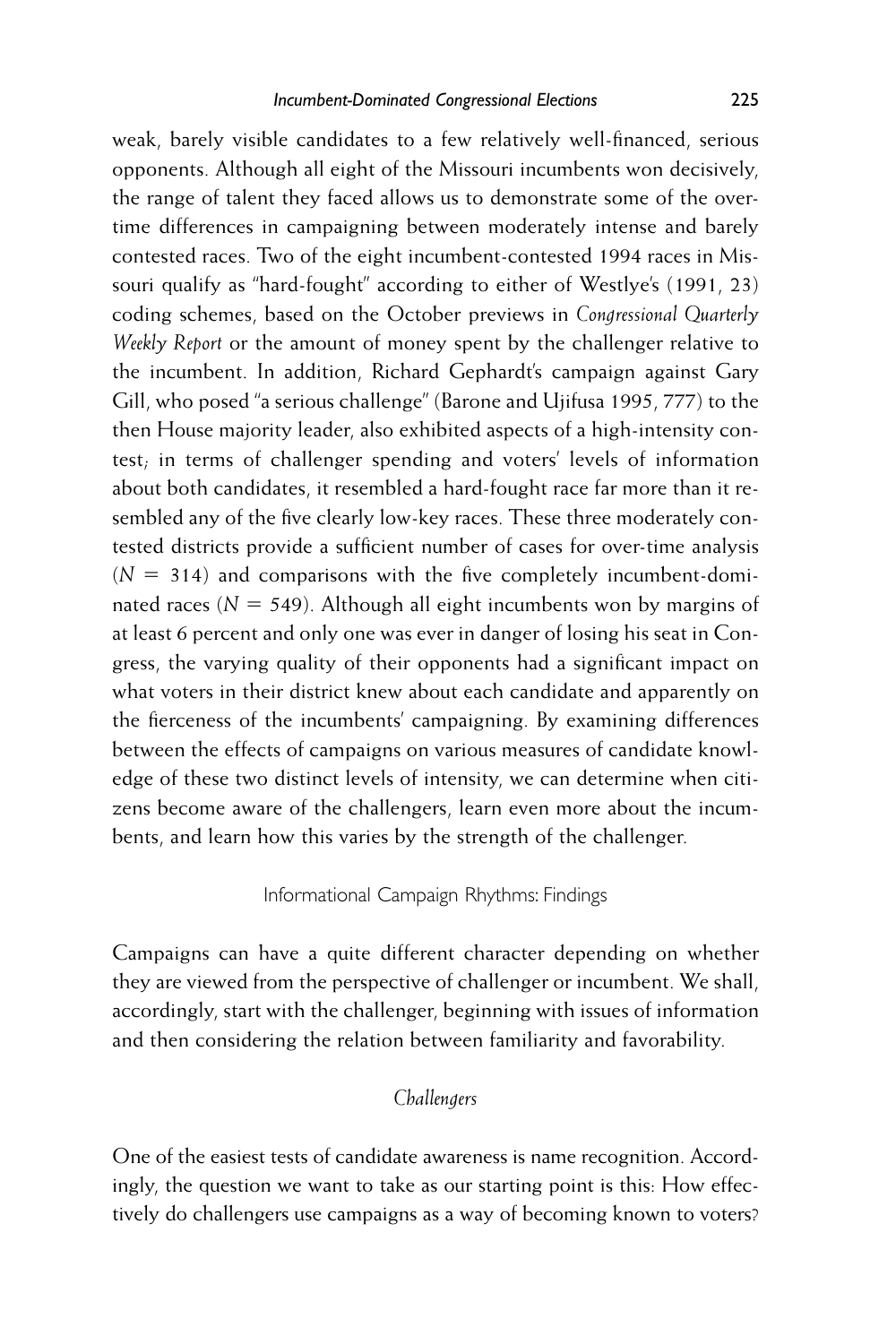

Fig. 1. Daily proportion rating (recognizing) and recalling the names of strong and weak challengers:  $N = 314$  (strong challengers);  $N = 548$  (weak challengers). Data smoothed using  $LOWESS$ ; bandwidth = 0.5.

Since campaign effectiveness is in part a function of campaign intensity, the black lines in figure 1 represent the daily proportion<sup>2</sup> of respondents recognizing the challenger through the course of the election campaign, taking readiness to rate them on a feeling thermometer–type measure as a form of recognition.

Two points stand out. First, the campaigns of strong and weak challengers differ dramatically. It is true that weak, poorly funded candidates became somewhat more familiar to the electorate during the campaign. But what is conspicuous is the modesty of their accomplishments: even at the very end of the campaign, and even using the least strong of tests, only about one in every five respondents recognize them. Consider, by contrast, the gains that strong challengers reap in the course of a campaign. By the end of the campaign these candidates have made their presence felt. They are, by the time of the election, not universally known but very nearly so, recognized by over eight out of every ten respondents.

Campaigns, by the standard of increasing the challenger's name recognition, matter. They are the means—indeed, very likely the only means—by which a new candidate for public office can get himself or herself introduced to the public at large. Campaigns obviously do not guaran-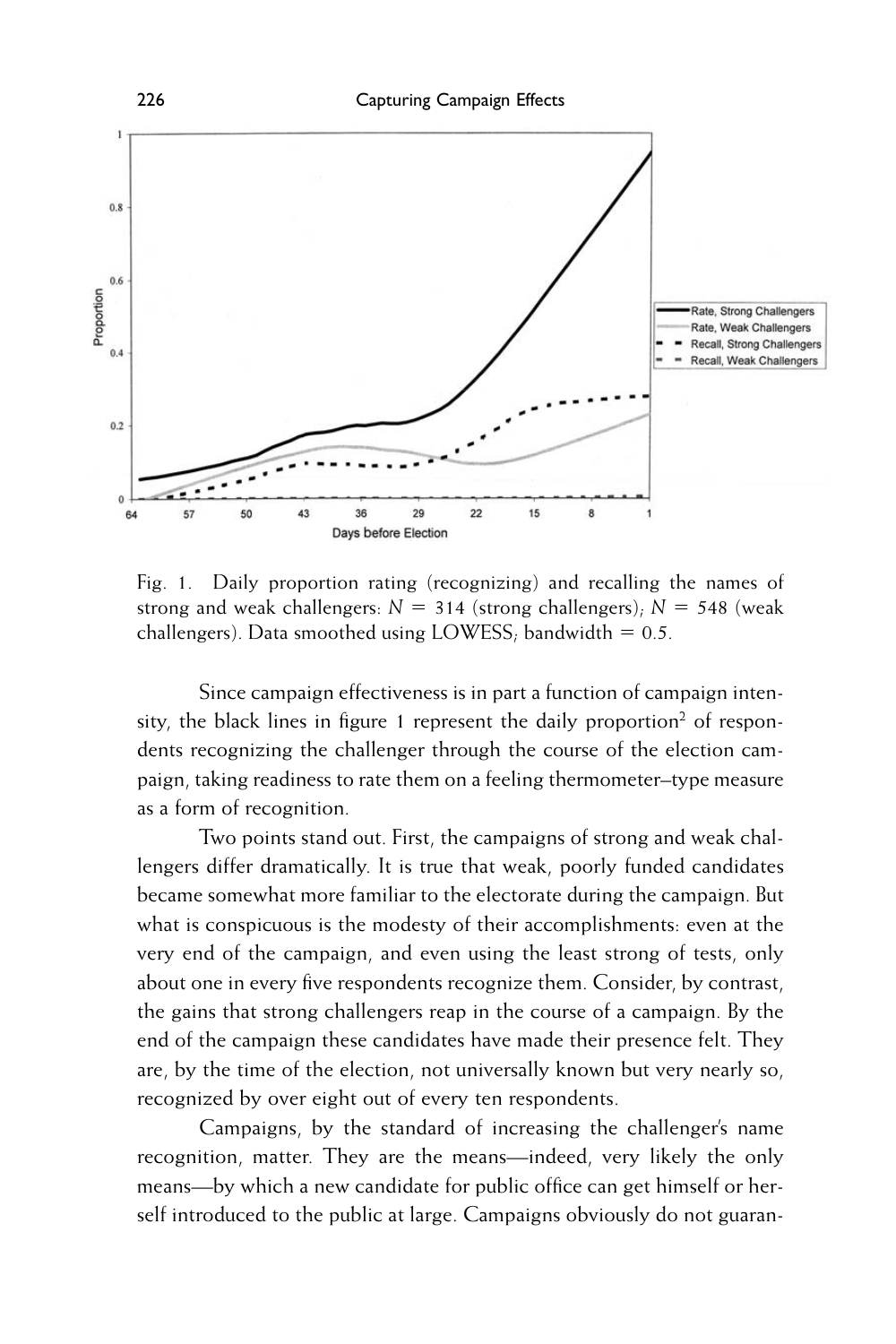tee that voters will learn anything about such candidates. Being known is not an automatic by-product of taking part in a campaign. The effects of a campaign hinge, as figure 1 drives home, on how aggressively it was undertaken. Weak challengers may take part in campaigns, but they do not apparently benefit much from them. Strong challengers make use of campaigns; they are, by the end, recognized by nearly as many citizens as are incumbents.

But, and this is the second point revealed in figure 1, strong challengers make their recognition gains only in the last month of the campaign. Indeed, if the curve plotting their recognition level is scrutinized, it is only with two weeks to go that a majority of respondents recognize the challenger's name, and with only a week to go nearly a third still do not. By this standard, for roughly half of the electorate, the campaigns of even these determined challengers really only began in the penultimate week of the campaign.

And this standard of candidate knowledge is one of the most lenient possible. On more demanding measures of awareness and knowledge, voters became more familiar with the strongest challengers, but still only a minority had any familiarity beyond their ability to assign the challengers a rating. Voters continued to know practically nothing at all about the weak challengers, even by Election Day. To get a clearer picture of what citizens knew about candidates, we created a direct measure of recognition, one more difficult than the ability to assign a rating score. Respondents were asked to recognize the name of each candidate by answering what the person named was "doing that puts him/her in the news now." Only respondents knowing specifically that the individuals were candidates for the U.S. Congress were scored as recognizing their names. In contrast to the high levels of voter awareness as measured by the ability to rate candidates, on the direct measure of name recognition the three strongest challengers rose from a negligible level to only about 40 percent. The increase in this strict form of recognition is quite large, but it indicates that by the last week before the election only four out of ten people in the most contested districts could identify the challengers as House candidates when read their names. (Twice as many respondents could identify the incumbents as candidates or as their representatives.)

Name recall, the ability to remember the challenger's name when asked who was running for the U.S. House of Representatives, follows a very similar pattern to strict name recognition. The stronger challengers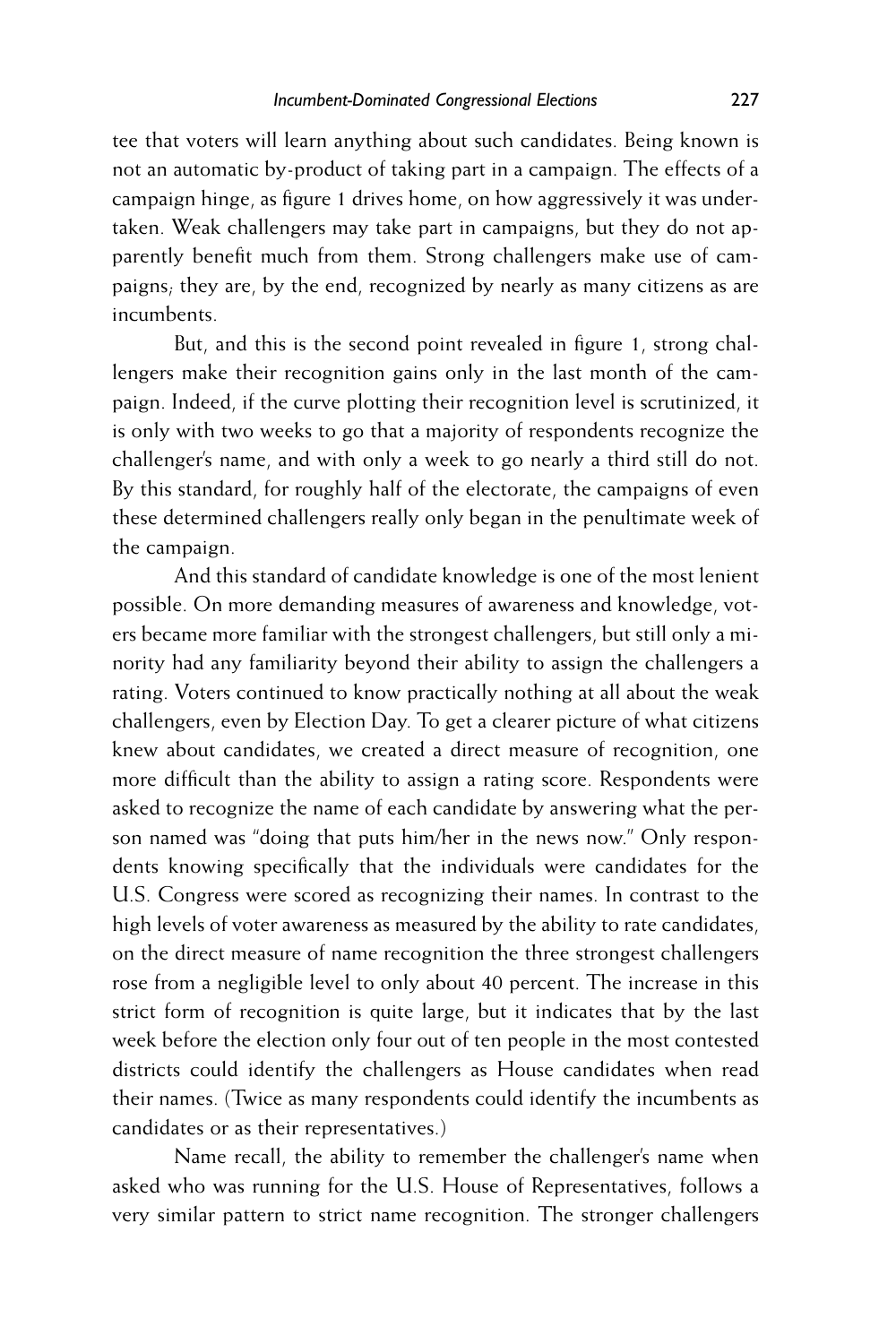make considerable gains in the last month. Even so, less than 25 percent of respondents could recall the challengers' names during the final two weeks before Election Day (see the gray lines toward the bottom of  $fig. 1$ ). Since name recall is a more difficult task than either rating candidates or recognizing their names when given them (Mann and Wolfinger 1980), it is not surprising that the proportion recalling the challengers is so much lower. However, that only a quarter of all respondents could recall the names of even the most well-financed challengers in the final moments of the election suggests that these challengers were successful in getting their names at least vaguely recognized but that few potential voters were thinking very actively about them.

Another indication that information about the stronger challengers was quite limited even by the close of the campaign is the small number of people who could name either something they liked or something they disliked about these candidates. The ability of respondents to name either a like or dislike was very low throughout most of the election. The general election campaign did increase the proportion of respondents able to mention a liked or disliked quality about the candidates to about a third of the sample, but even on this combined measure it is clear that respondents had little to say, positive or negative, about even the strongest challengers.

# *Candidate Evaluations: The Exposure Slide*

Our findings make plain that challengers, at least when they make a relatively strong effort, can become widely known, but being widely known does not translate into being well known, at least at the level of challengers we observe. The core issue, though, is whether it translates into being well regarded. Initially, it was supposed that the connection between the two is straightforward: familiarity breeds not contempt but support (Stokes and Miller 1966). Subsequently, it became evident that the connection between recognition and approval is by no means straightforward (Abramowitz 1975). But recognizing that the connection between the two is complex is not the same thing as specifying the complexities of how the two are connected. We want to take a step in this direction, by exploring how the relation between recognition and approval can be conditional on the phases of the campaign.

As we have seen, challengers are recognized by only a relative handful of citizens at the beginning of the campaign. Their necessary task is thus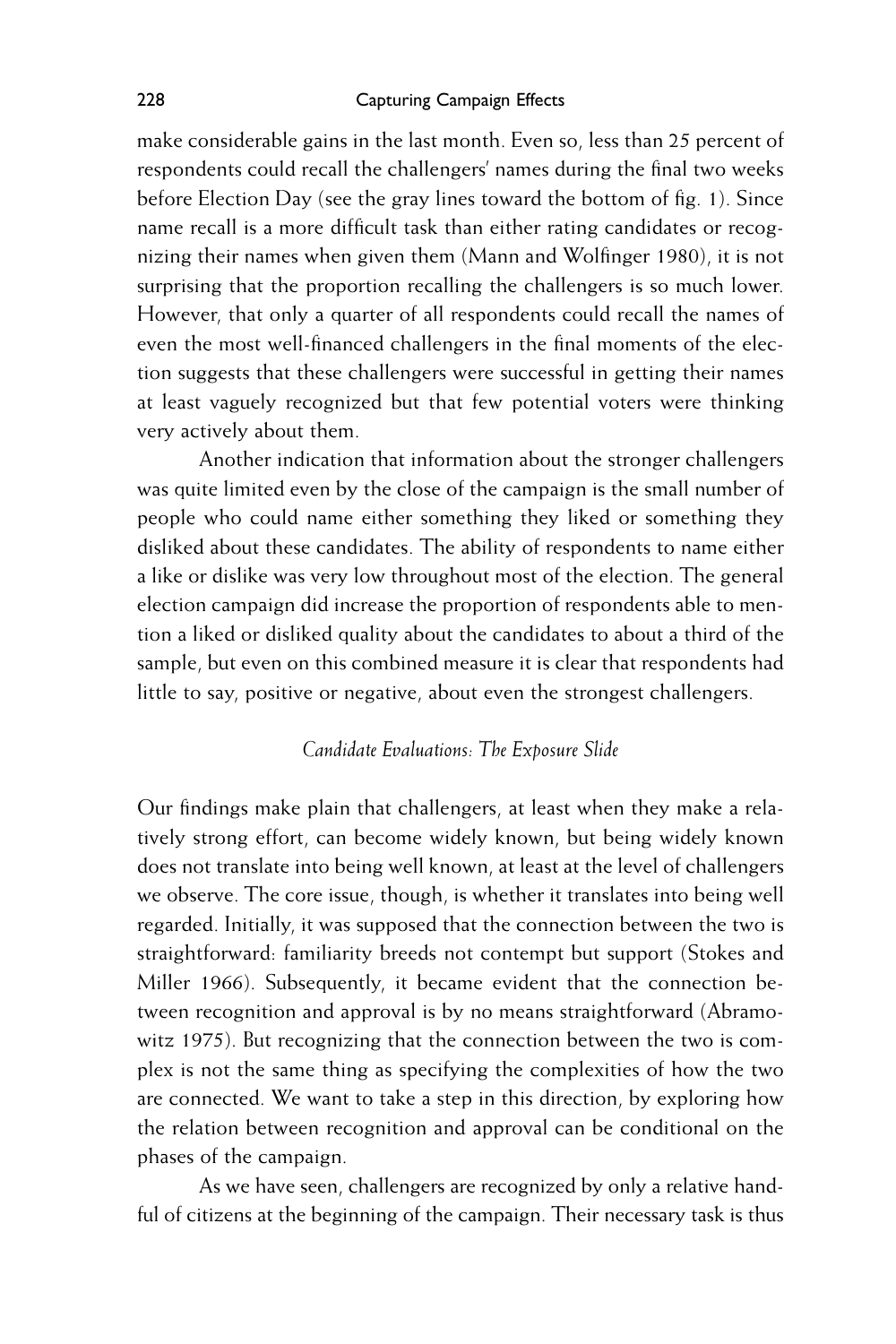

Fig. 2. Weekly proportion of favorable (6–10) ratings of strong and weak challengers:  $N = 99$  (strong challengers);  $N = 63$  (weak challengers). Data smoothed using  $LOWESS$ ; bandwidth = 0.8.

to become known by more. But figure 2 describes the characteristic price they pay for their growing familiarity. It records the path of favorable ratings for weak and strong challengers over the course of the campaign, showing the proportion of respondents rating challengers who gave them a favorable score, plotted by week due to the small number of respondents able to rate the challengers. Both strong and weak challengers slide in popularity almost continuously during the last two months before the election. Strong challengers are able to maintain their proportionate level of support in the first month of the campaign, sliding in the second. Figure 2 thus exposes the strategic problem of challengers. They start off well regarded within their small circle—they have, after all, just won the nomination of their party. They must then make themselves known to a wider audience. But as they reach out and make their name more widely known, the proportion of those disposed to think well of them under most circumstances is fated to shrink. Hence the exposure slide—the more people recognizing the challenger, the fewer proportionately favoring him or her—recorded in figure 2.

It is obviously wrong to treat this exposure slide as though it is an inexorable dynamic. Upsetting an incumbent is an uphill fight, but challengers can win. Moreover, though they are proportionately losing support,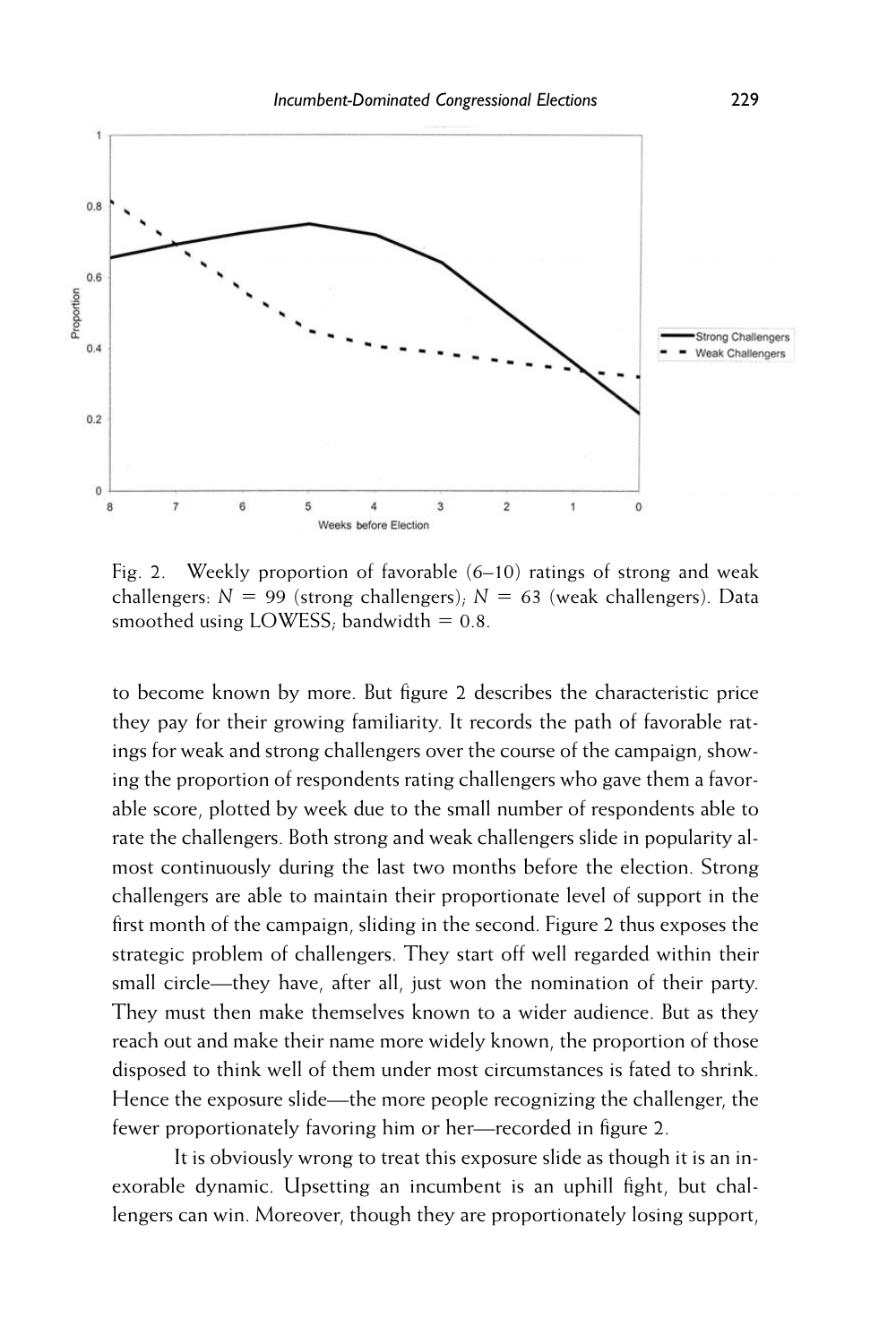the challengers are not necessarily losing supporters. No doubt, particularly disastrous challengers can find their support undercut in the course of a campaign, but looking at the reported vote of respondents who gave a higher rating to the challenger than to the incumbent, we see no sign that early supporters of the challenger defected to the incumbent.

The problem that challengers face is thus not the risk of losing the supporters they have garnered but the difficulty of winning over those not initially predisposed to support them. Certainly absent special circumstances, challengers will find attracting support at an increasing rate increasingly difficult, since to keep adding to their following they increasingly are faced with converting citizens who have a reason in place to favor the incumbent. These precommitment effects do show up in our analyses but are not in truth as strong as we had initially supposed, certainly not strong enough to account for the precipitous slide of determined challengers in the second month of the campaign. Indeed, the challengers' own partisans, and not only those of the incumbents, are less favorable to the challengers as Election Day approaches.

In order to see more clearly why even determined challengers tend to run into trouble, it is helpful to remember that elections are indeed competitive contests. What happens to one candidate is almost certainly connected in some way to the actions of the other candidate. We accordingly now shall shift sides and examine the campaign from the perspective of the incumbent.

## Incumbents' Campaign Effectiveness: Rising to Meet the Challenge

The strategic informational advantage of incumbents is being widely known. Incumbents, preelection polls have demonstrated, start the campaign very nearly universally recognized (Mann 1978; Jacobson 1997b). The black lines at the top of figure 3 plot, for the Missouri study, an easy form of incumbent recognition, as measured by willingness to assign a rating for incumbents through the course of the congressional campaign. Whether they are facing a strong or a weak challenger, incumbents start off the campaign known to the overwhelming majority of the public. There is a marginal increase in this type of name recognition through the course of the campaign, but given the levels of recognition at the beginning of the campaign there is clearly a ceiling effect in operation.

Incumbents' already overwhelmingly high levels of name recogni-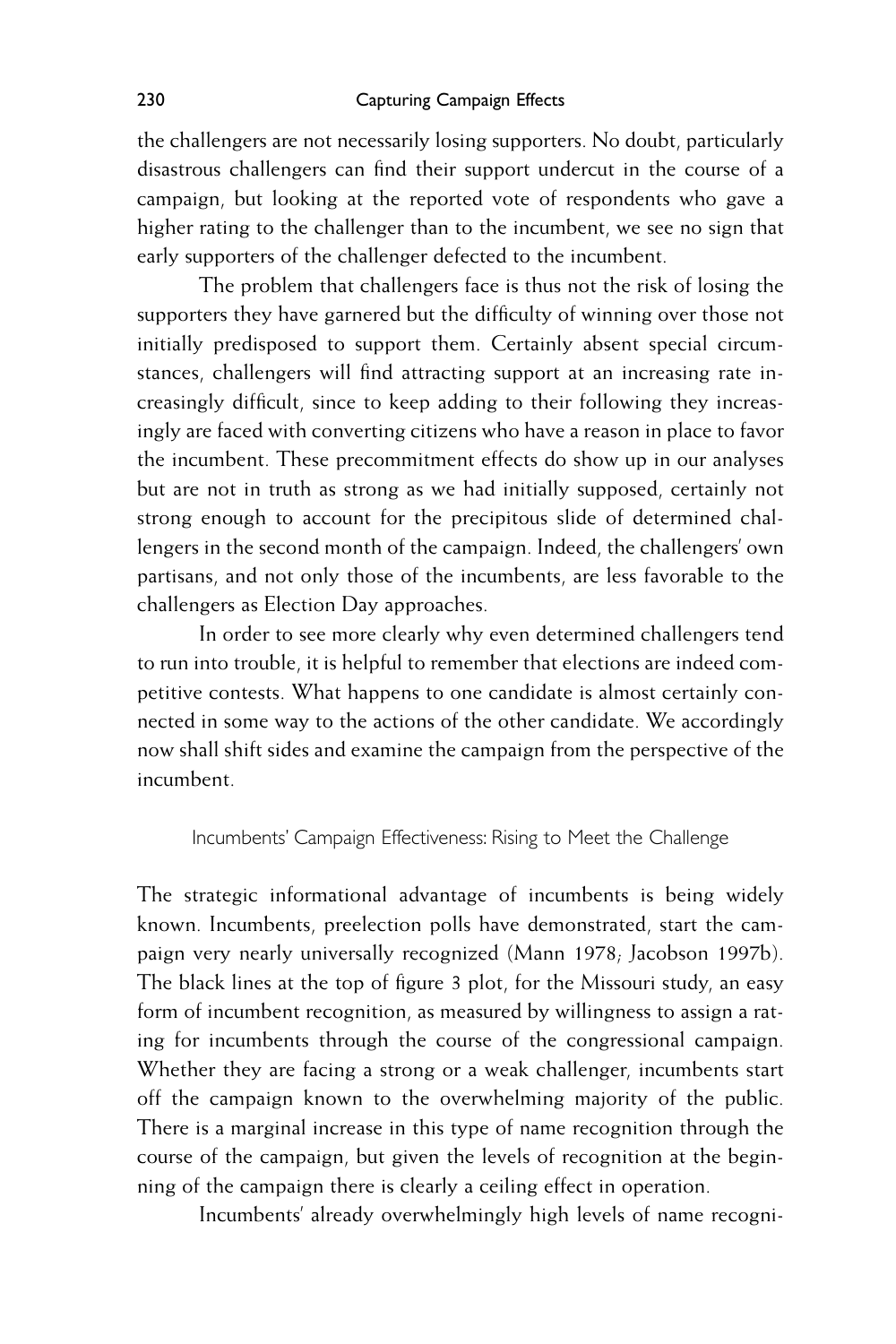

Fig. 3. Daily proportion rating and recalling the names of incumbents with strong and weak opponents:  $N = 314$  (strong opponents);  $N = 548$  (weak opponents). Data smoothed using  $LOWESS$ ; bandwidth = 0.5.

tion at the beginning of the general election campaign naturally led some analysts to the hypothesis that, whatever advantages incumbents obtain from campaigns, informational gains were not among them (e.g., Jacobson 1981). More recent studies have clearly demonstrated that House campaigns do affect what voters know about the incumbents (Jacobson 1997a). We want, accordingly, to examine more closely this "ceiling effect" hypothesis. The impression that incumbents do not obtain informational gains from short election-year campaigns followed in part from a focus on name recognition and recall. High levels of such awareness are an important incumbent strength; they provide a necessary base to build appeals during the campaign. But the distinctive advantage of being known, we want to suggest, is that it facilitates becoming better known. Incumbents may, by taking advantage of the campaign, make their credentials better known to the public. But of course nothing is free. It requires effort and resources to become better known. It follows, on this reasoning, that incumbents are likely to make more of an effort to increase voters' knowledge about them if they have a good reason for doing so—that is, if they find themselves faced with a determined challenger.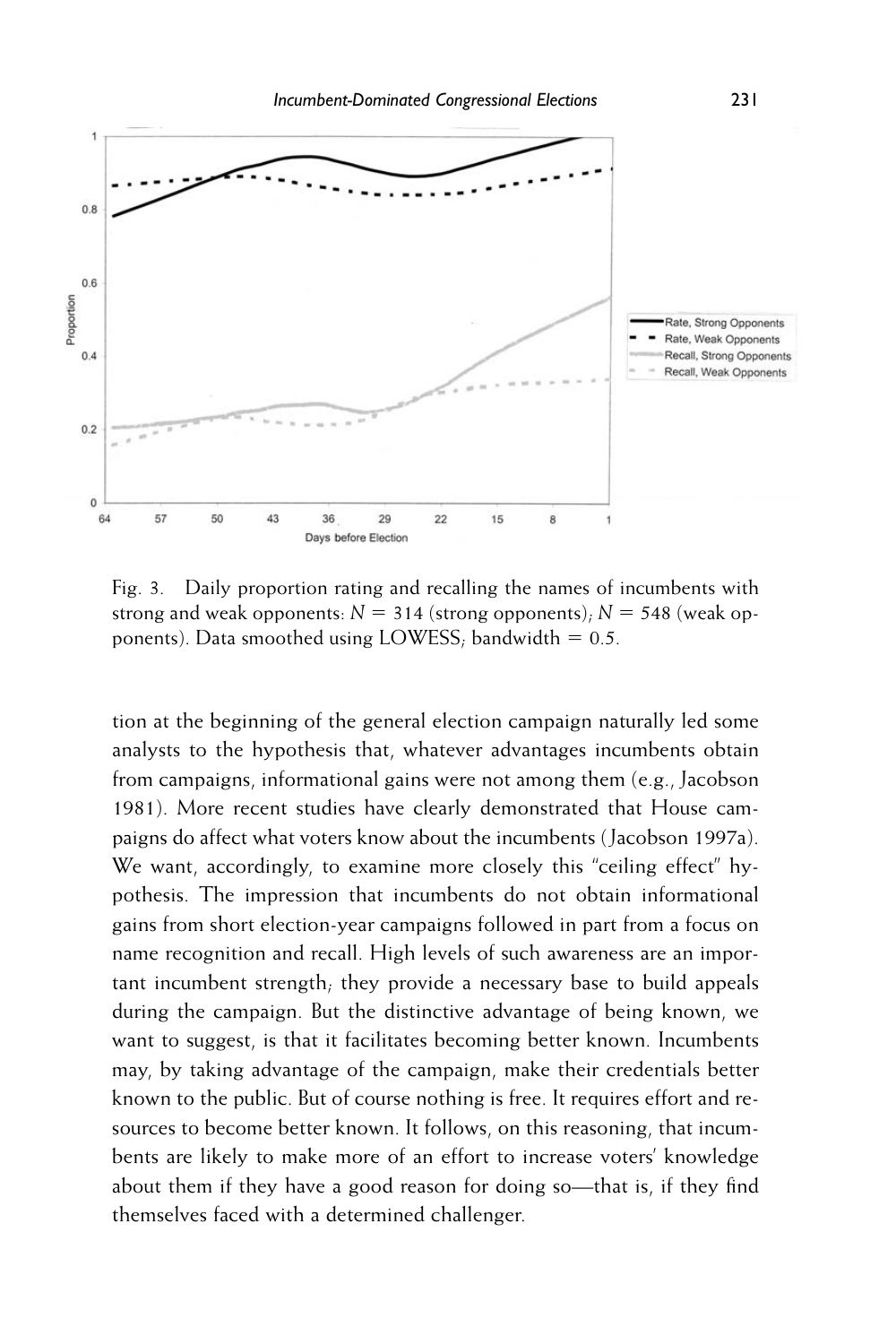We next examine the results of two more demanding tests of voters' awareness of their congressional representatives. First, consider the level of strict name recognition for incumbents, measured not merely by a readiness to rate the incumbent but by the ability to identify the incumbent's name as a candidate for Congress or as the current representative. The results strongly support the hypothesis that incumbents rise to the challenge. For incumbents with stronger opponents, strict name recognition rises from about 50 percent to around 80 percent of the electorate, while staying very steady for incumbents with weak challengers (data not shown). Second, consider an even more difficult task, recalling the name of the current House member (a question asked before the candidates' names were mentioned in the survey interview). Name recall of incumbents in the three most contested rraces increases from about 20 percent of respondents to over 50 percent by the end of the campaign (see the solid gray line in fig. 3). These significant increases in voters' awareness of incumbents suggest that even candidates with already high levels of name recognition (as shown by the black lines in fig. 3) have much to gain from campaigning, and will do so when they feel threatened by moderately serious challengers. The incumbents facing much weaker opponents did not by any means refrain from campaigning, but their levels of familiarity did not increase by anywhere near the same degree as those of the more seriously challenged officeholders. Lower levels of media coverage for these less intense campaigns might account for part of this difference.

Still more important, the over-time data demonstrates clearly that incumbents took advantage of the campaign to get across their credentials when they faced a moderately serious challenger. As one facet of the overtime record of the campaign, we explored whether the electorate could remember "anything special" the incumbent had done for the district while in office. Figure 4 plots the proportion naming such a deed through the course of the campaign, contrasting incumbents facing strong and weak opposition. The findings support the hypothesis that incumbents, when they feel the need, can use the campaign to put their credentials across. At the beginning of the most competitive campaigns, less than 30 percent of the public could identify something special the incumbent had done for the district; by the end, nearly 60 percent could do so. By contrast, incumbents facing weak challengers, though starting from the same level, had increased awareness of their service to a much smaller degree by the end of the campaign. The results in figure 4 are thus quite consistent with the hypothesis that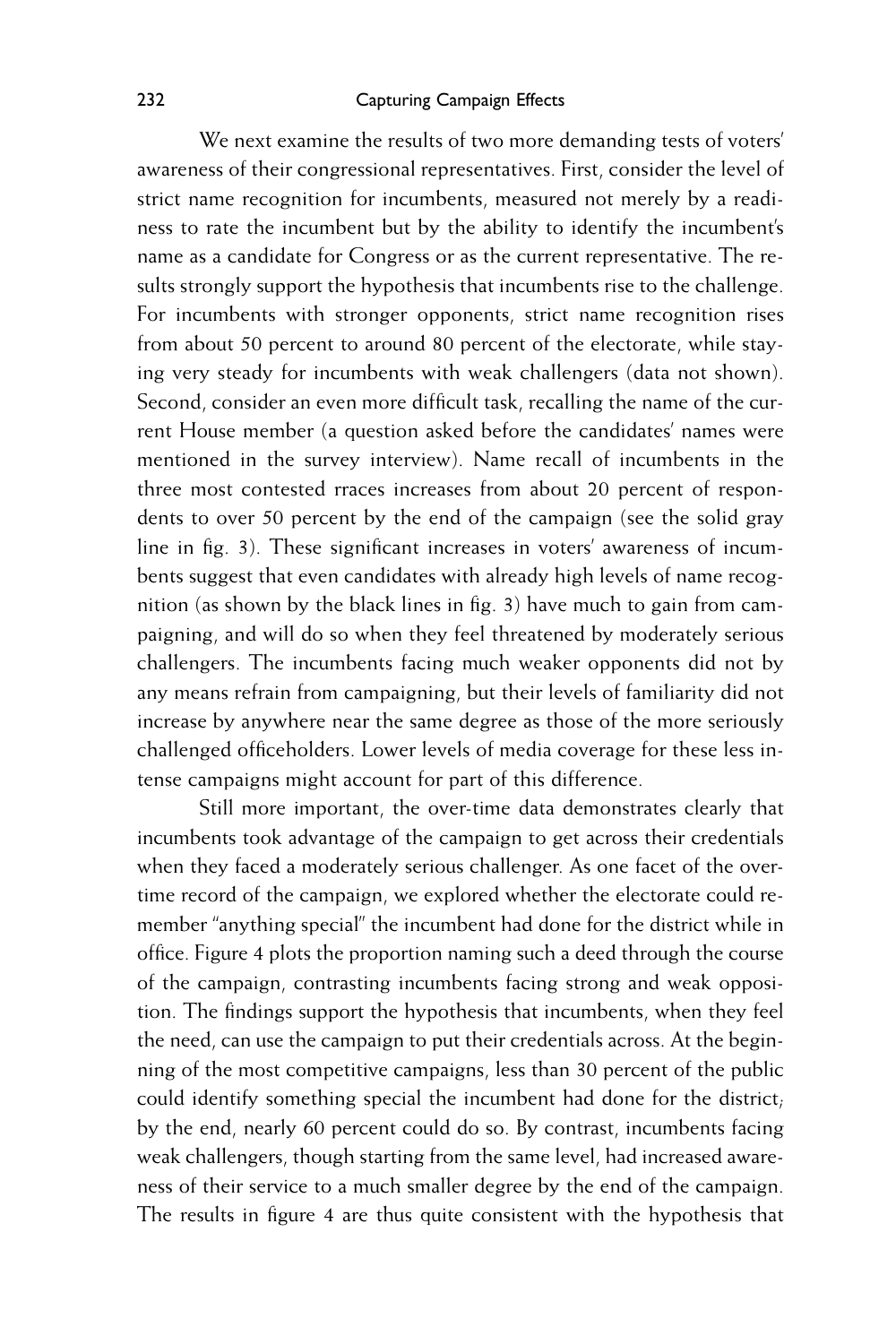

Fig. 4. Daily proportion mentioning something special the incumbent has done for district:  $N = 310$  (strong opponents);  $N = 525$  (weak opponents). Data smoothed using  $\text{LOWESS}_i$  bandwidth = 0.5.

campaigns offer incumbents the means, if they wish to make use of it, to put their credentials across, and they are likely to exploit it precisely when they are faced with credible and well-funded opponents.

Not only were incumbents faced with moderately strong challengers able to increase the extent to which they were known, but they were also apparently able to improve the public's view of themselves and their job performance. In sharp contrast to the challengers, incumbents received a greater proportion of favorable ratings as the campaign progressed, at least those incumbents in the most intense races (see fig. 5). In addition, the average daily job approval rating for incumbents in relatively hard-fought contests increased over the last two months of the campaign. Although incumbents facing only weak challengers had higher performance ratings throughout the campaign, as we would expect, their level of job approval remained relatively consistent over time, in contrast to the gradual improvement of the incumbents in more intensely contested races. Respondents' evaluations of incumbents in the more intense races not only improved over the course of the campaign, but they also ended up at roughly the same level as the incumbents who did not attract such strong opponents.

The ability of incumbents to increase both their constituents'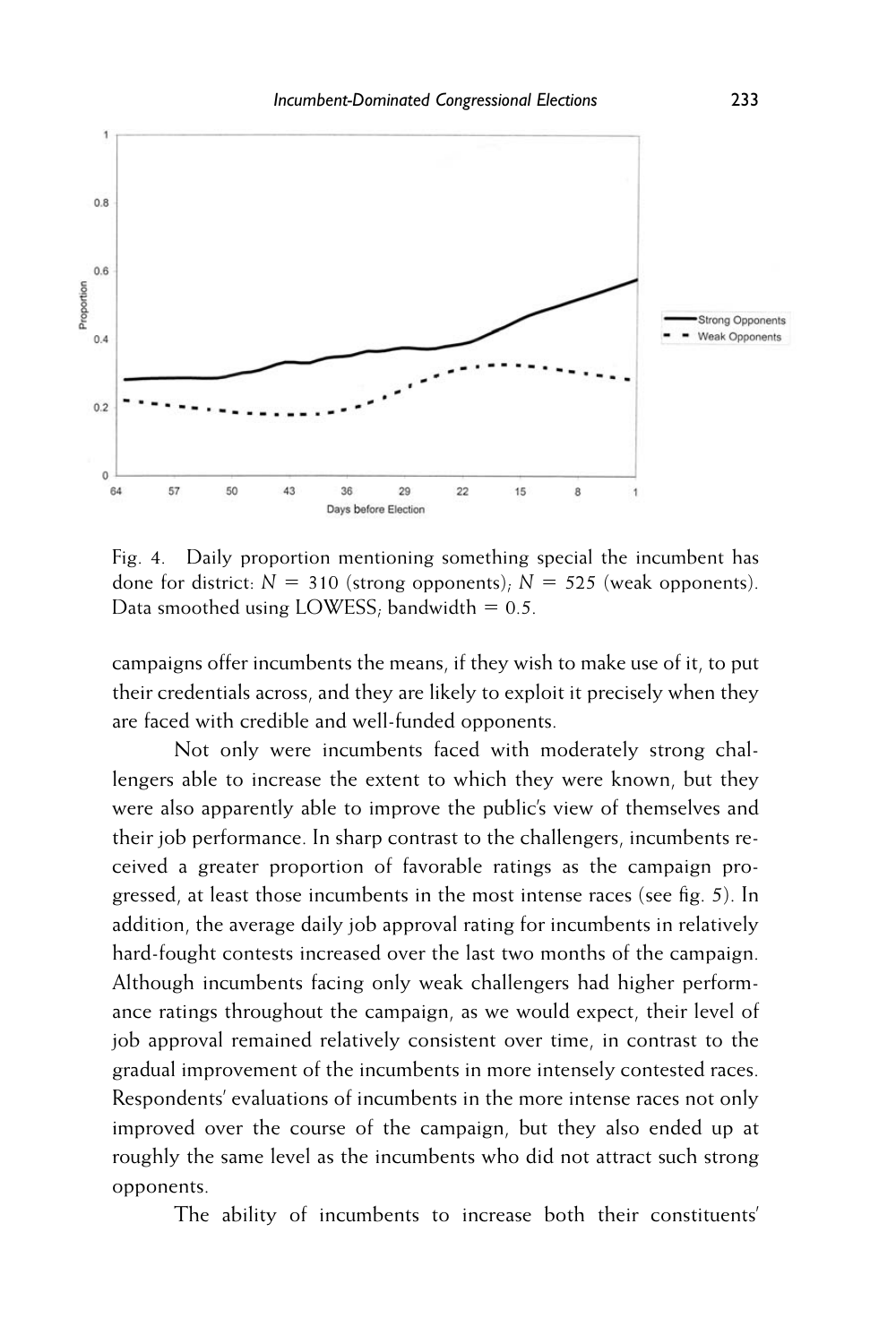

Fig. 5. Daily proportion of favorable (6–10) ratings of incumbents with strong and weak opponents:  $N = 281$  (strong opponents);  $N = 469$  (weak opponents). Data smoothed using  $LOWESS$ ; bandwidth = 0.5.

awareness of their names and district service as well as to improve their evaluations during the final two months of the campaign demonstrates that, when they feel it is necessary, incumbents can make relatively rapid changes in how much voters know and what they think. When it may not be worth the effort, incumbents may not exert themselves enough to produce noticeable shifts so quickly or they may not receive sufficient media attention to increase their level of familiarity. Although it seems likely that varying amounts of media coverage also contribute to this trend, the fact that voters became more positive toward incumbents facing relatively strong opposition strongly suggests that the incumbents' campaign activities played a central role in these campaign shifts.

## Campaign Spending

Our findings thus highlight intertwined sets of results, one set applying to challengers, the other to incumbents. Challengers, even determined challengers, slide in the standings as a wider circle of the electorate comes to know them, while incumbents, if they are facing a determined challenger, put their credentials across as Election Day approaches and become both better known and better liked. These results are intertwined because both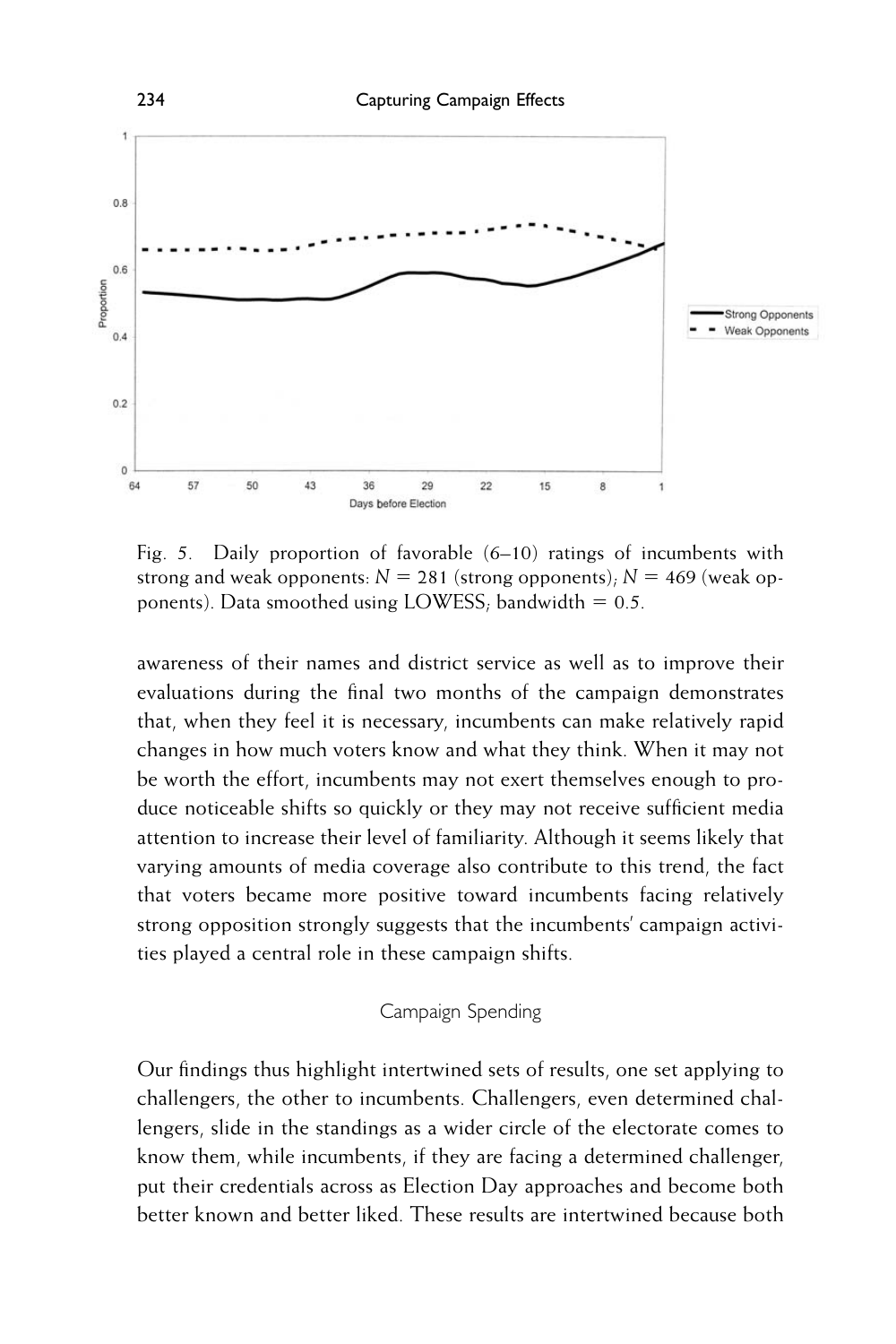are products of the readiness and capacity of incumbents, when faced with determined opponents, to rise to the challenge.

Consider patterns of campaign spending. Individual districts displayed quite different patterns of incumbent and challenger spending (see table 1). For the three races with strong challengers, the incumbent-challenger spending ratio varied widely. Richard Gephardt spent just over \$2.6 million, the second highest amount in the country and over ten times what his opponent spent. In contrast, Mel Hancock was slightly outspent by his opponent, with Democratic challenger James Fossard spending nearly \$240,000 to Hancock's \$218,000.<sup>3</sup> In the most competitive race, ninth district incumbent Harold Volkmer spent more than twice as much as his Republican opponent, Kenny Hulshof.<sup>4</sup> Such considerable variations in spending patterns demonstrate the importance of the context of individual campaigns. The variations between districts also underline some of the limitations of combining candidates into general categories for analysis. We will look at campaign spending separately for each district since

| House<br>District | Party                     | Candidate           | 1994<br>Vote<br>Total<br>$(9)_{0}$ | Total<br>Campaign<br>Spending<br>$($ \$) | Challenger's<br>Spending<br>as % of<br>Incumbent's | Total<br>Spending on<br>Communications<br>$($ \$) | Challenger's<br>Spending on<br>Communications<br>as % of<br>Incumbent's |
|-------------------|---------------------------|---------------------|------------------------------------|------------------------------------------|----------------------------------------------------|---------------------------------------------------|-------------------------------------------------------------------------|
|                   | <b>Strong Challengers</b> |                     |                                    |                                          |                                                    |                                                   |                                                                         |
| 3                 | $D$ (Inc)                 | Richard Gephardt    | 58                                 | 2,621,479                                |                                                    | 903,793                                           |                                                                         |
|                   | R                         | Gary Gill           | 40                                 | 196,461                                  | $\overline{7}$                                     | 81,003                                            | 9                                                                       |
| 7                 | D                         | James Fossard       | 40                                 | 239,681                                  | 110                                                | 97,782                                            | 84                                                                      |
|                   | $R$ (Inc)                 | Mel Hancock         | 57                                 | 218,098                                  |                                                    | 116,108                                           |                                                                         |
| 9                 | $D$ (Inc)                 | Harold Volkmer      | 51                                 | 473,716                                  |                                                    | 231,515                                           |                                                                         |
|                   | R                         | Kenny Hulshof       | 45                                 | 185,418                                  | 39                                                 | 44,672                                            | 19                                                                      |
|                   | Weak Challengers          |                     |                                    |                                          |                                                    |                                                   |                                                                         |
| 1                 | $D$ (Inc)                 | William Clay, Sr.   | 63                                 | 305,029                                  |                                                    | 18,899                                            |                                                                         |
|                   | R                         | Donald Counts       | 33                                 | 9,461                                    | 3                                                  | 2,238                                             | 12                                                                      |
| $\overline{2}$    | D                         | Pat Kelly           | 31                                 | 135,867                                  | 18                                                 | 21,294                                            | 5                                                                       |
|                   | $R$ (Inc)                 | James M. Talent     | 67                                 | 773,953                                  |                                                    | 388,100                                           |                                                                         |
| $\overline{4}$    | $D$ (Inc)                 | Ike Skelton         | 68                                 | 427,184                                  |                                                    | 18,910                                            |                                                                         |
|                   | R                         | James Noland, Jr.   | 32                                 | 15,666                                   | $\overline{4}$                                     | 5,227                                             | 28                                                                      |
| 6                 | $D$ (Inc)                 | Pat Danner          | 66                                 | 474,038                                  |                                                    | 250,023                                           |                                                                         |
|                   | R                         | Tina Tucker         | 34                                 | 42,378                                   | 9                                                  | 21,154                                            | 8                                                                       |
| 8                 | D                         | James Thomson       | 27                                 | 3,752                                    | 1                                                  | 342                                               | 0.2                                                                     |
|                   | $R$ (Inc)                 | <b>Bill Emerson</b> | 70                                 | 396,967                                  |                                                    | 170,039                                           |                                                                         |

TABLE 1. 1994 Missouri U.S. House Election Results and Campaign Spending

*Source:* Barone and Ujifusa 1995; Federal Election Commission's candidate index reports and itemized candidate disbursement reports.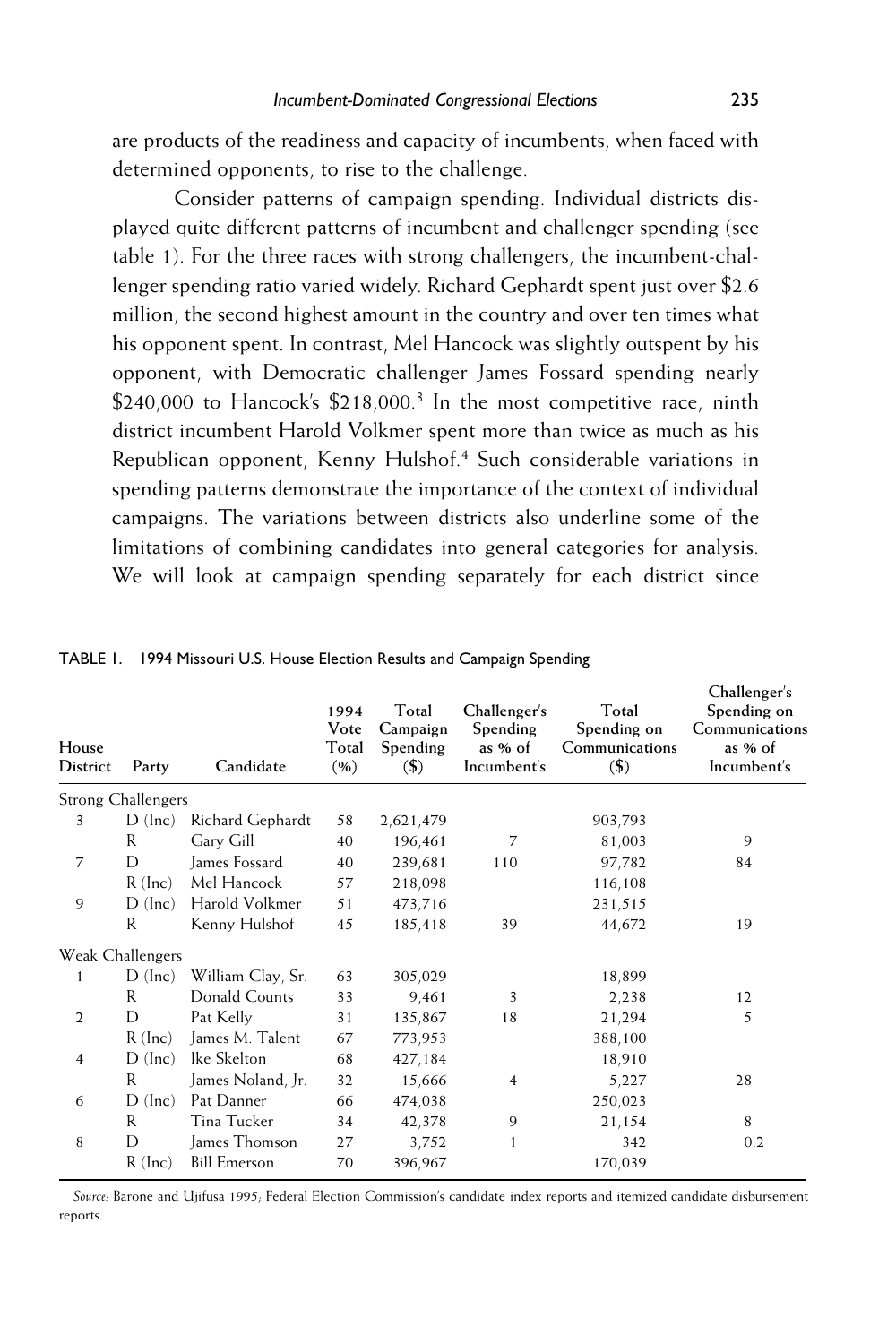district-level variations were much more pronounced for campaign spending than for informational changes during the campaign.

We examined patterns of candidate spending during the final five weeks of the campaign, the period of greatest change in levels of candidate awareness. By definition, the stronger challengers had more money to spend throughout the campaign than did the weak challengers, but only one of the three strongest challengers could match the spending of the incumbent during the last five weeks of the campaign. The other two "strong" challengers were outspent many times over. However, these challengers each spent as much as all five of the weak challengers combined during the final month of the campaign. Two Democratic incumbents facing very weak challengers in heavily Democratic districts spent very little during the final weeks. In contrast, the three incumbents facing weak challengers who occupied seats in far less safe districts spent considerable sums in this period, completely burying their already underfunded opponents.<sup>5</sup>

But what were these candidates buying with their money in the final stretch of the campaign? Both the timing and the object of campaign spending can determine whether candidates reach voters. As Ansolabehere and Gerber have argued (1994), simply examining total campaign expenditures obscures important differences in what candidates actually spent the money on, whether on overhead costs such as office rent and staff salaries or on activities likely to increase their name recognition and support (or decrease support for their opponents) such as advertising in the mass media and other forms of voter contact. To compare the spending patterns of incumbents and challengers, we determined each candidate's expenditures on anything likely to communicate with voters, based on the itemized campaign disbursement reports they filed with the Federal Election Commission.<sup>6</sup> We used a coding scheme similar to Ansolabehere and Gerber's "campaign communication spending," a combination of Fritz and Morris's "advertising" and "other campaign activity" categories, except that we included mailing expenses as part of "campaign communications" expenditures rather than keeping mailings that might have been part of fund-raising attempts separate (Fritz and Morris 1992). As can be seen from table 1, the advantages of the incumbents in total spending is matched by their spending on voter contacts. Nearly all incumbents, regardless of the strength of their opponents, dedicated much higher amounts in the final month to media, whether television, radio, or newspaper advertisements, as well as to mailings, campaign signs, and other types of self-promotion. Only the two incumbents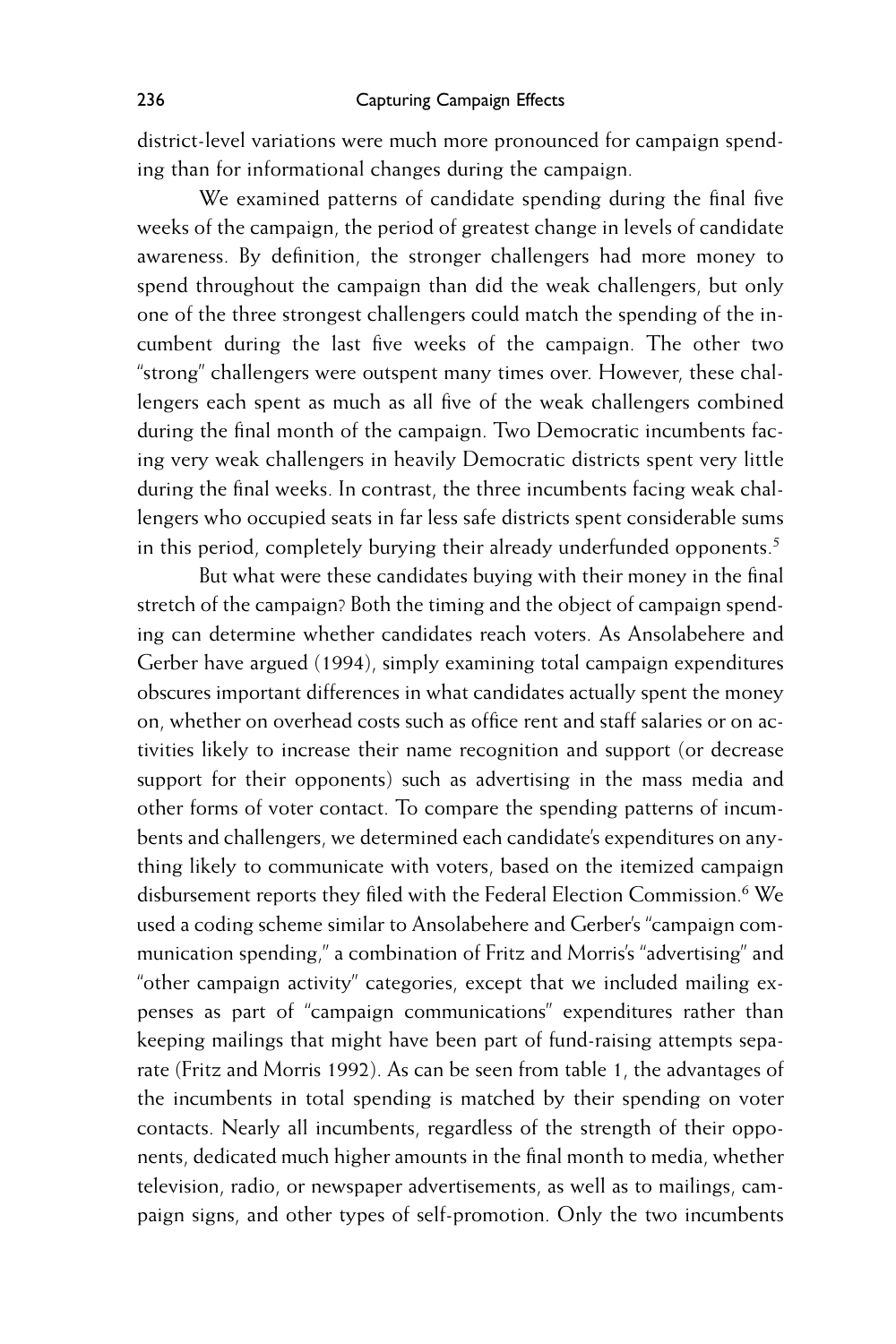facing very weak challengers in safe districts did not spend over half of their total general election budget on such campaigning costs during the final five weeks. All but one of the challengers were significantly outspent overall and on campaign communications by the incumbents. Several of the challengers had very little money to spend in the first place and had little left after paying for basic overhead necessities such as office rent and telephone service. Even those with relatively large sums of money were outspent by the incumbents. Although the stronger challengers were spending the majority of their general election campaign funds during the period of time when they were becoming more widely known, so were the better-funded incumbents. All but one of the challengers were unable to spend even a third of what the incumbent was spending on reaching out to voters during the crucial final month of the campaign.

# Conclusions

Congressional elections usually pit an almost universally known incumbent against a challenger, often poorly prepared and typically unfamiliar to the public as a whole. The result is foreordained or appears ominously so. Incumbents prevail and elections appear more a mechanism of coronation than of deliberation. For if elections really were a matter of deliberation, then surely their outcome should not be so predictable before the campaign even gets under way. Incumbents win the vast majority of the time, and the only question genuinely open to debate is whether the predictability of the final vote is to be understood as a consequence of the special resources that incumbency vouchsafes or as a result of characteristics of minimally informed voters that commit them to the incumbent's camp before the campaign begins or as the interaction of the two.

This notion that elections register decisions made before election campaigns even begin and that campaigns are essentially an institutionalized interlude between establishment of a candidate preference and its official expression has gained ground in recent years (Gelman and King 1993). If the outcome can be predicted before the campaign even begins, then whatever happens during the campaign hardly appears important. But this argument from predictability owes its plausibility, we think, to a confusion of contingency and agency. It is not necessary to argue that an election's outcome must in a substantial sense be a matter of chance to believe that what happened happened because the candidates—and, in the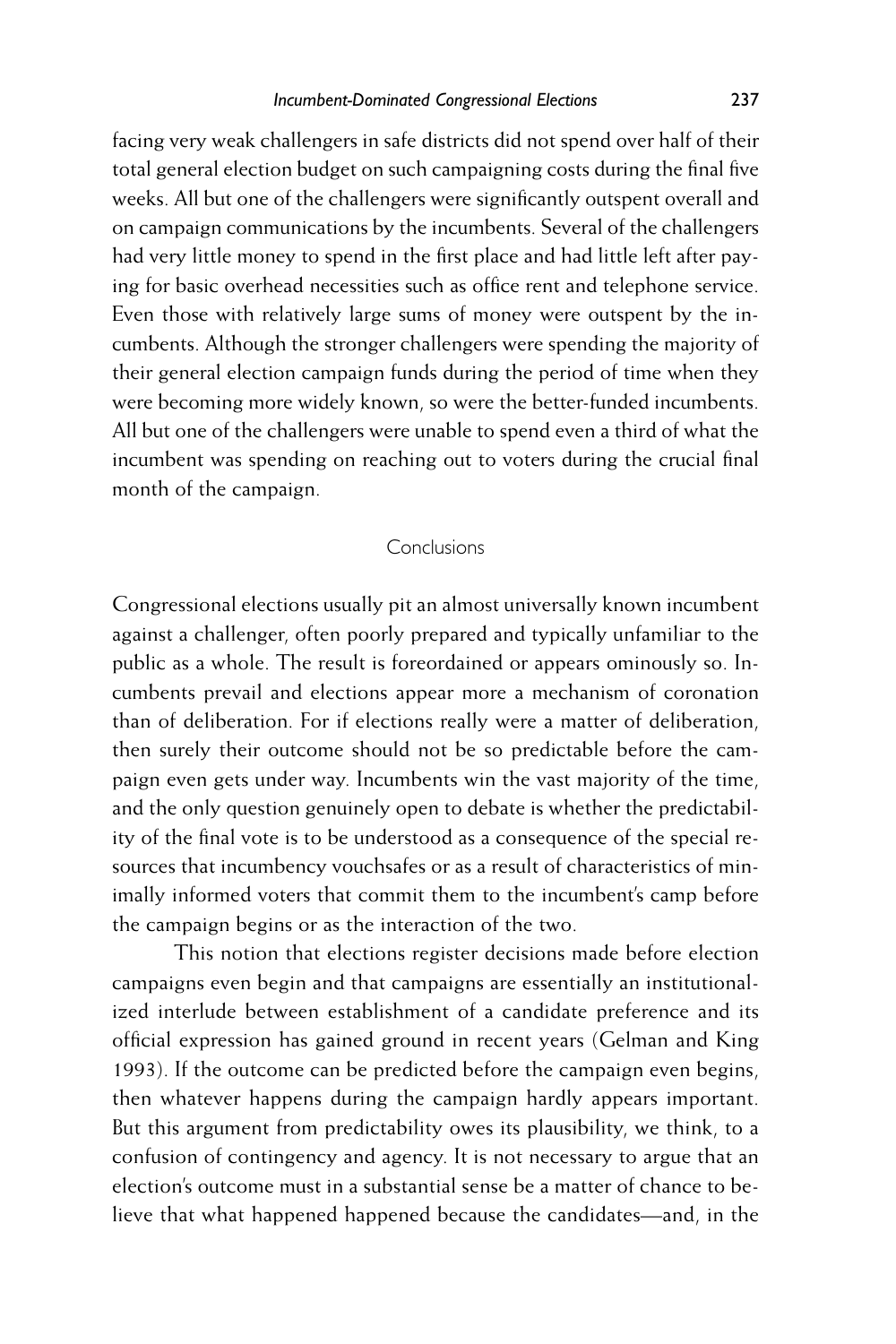case of congressional elections, the incumbent in particular—acted as they acted, doing what they did.

The expression of agency, obviously enough, is obscured by the standard postelection design of most previous studies of congressional elections. It is not possible to catch sight of when people pick up information in the course of a campaign, let alone what the sources of this information might be, if what they know is assessed only after it is all over. And when they learn what they learn can matter as much as what they learn hence our concern with the informational rhythms of congressional campaigns. Determined challengers can make themselves known. Assessed by standard measures, by Election Day an overwhelming number of the electorate recognize them, as we have seen. But time defines their strategic problem. To make their case they must make their credentials known, but to manage this they must first make themselves known, and this characteristically takes them the better part of the campaign. Incumbents, because they are in the public eye from the start, have a campaign that lasts two months or more. Challengers, because they are not, characteristically are in the public eye for only the last several weeks. They have, unless they can mount an exceptional effort, enough time to become widely known but not enough to become well known. Incumbents, conversely, are both well known enough and well funded enough to make their case to voters.

There is nothing foreordained about any of these outcomes. Candidates, to be sure, must have the resources necessary to wage a competitive campaign. But they also must make the effort. Determined challengers do; weak challengers don't; and incumbents do, but much more so when faced with determined challengers. This is a story about agency, not inevitability. Incumbents characteristically start ahead and finish ahead. But it does not follow that their campaigns do not matter. On the contrary, if our findings apply generally to congressional elections, the point is precisely that incumbents do well on Election Day because they have done well during the election campaign.

# **APPENDIX: Wording of Items from the Missouri Election Study**

# *Ability to Place Candidate on Scale/Candidate Rating*

"Now I'll ask you about some people and ask you to rate each on a scale that runs from 1 to 10. Ratings between 1 and 5 mean that you rate that person UNFAVORABLY. Ratings between 5 and 10 mean that you rate that person FAVORABLY. You may use any number from 1 to 10. If you come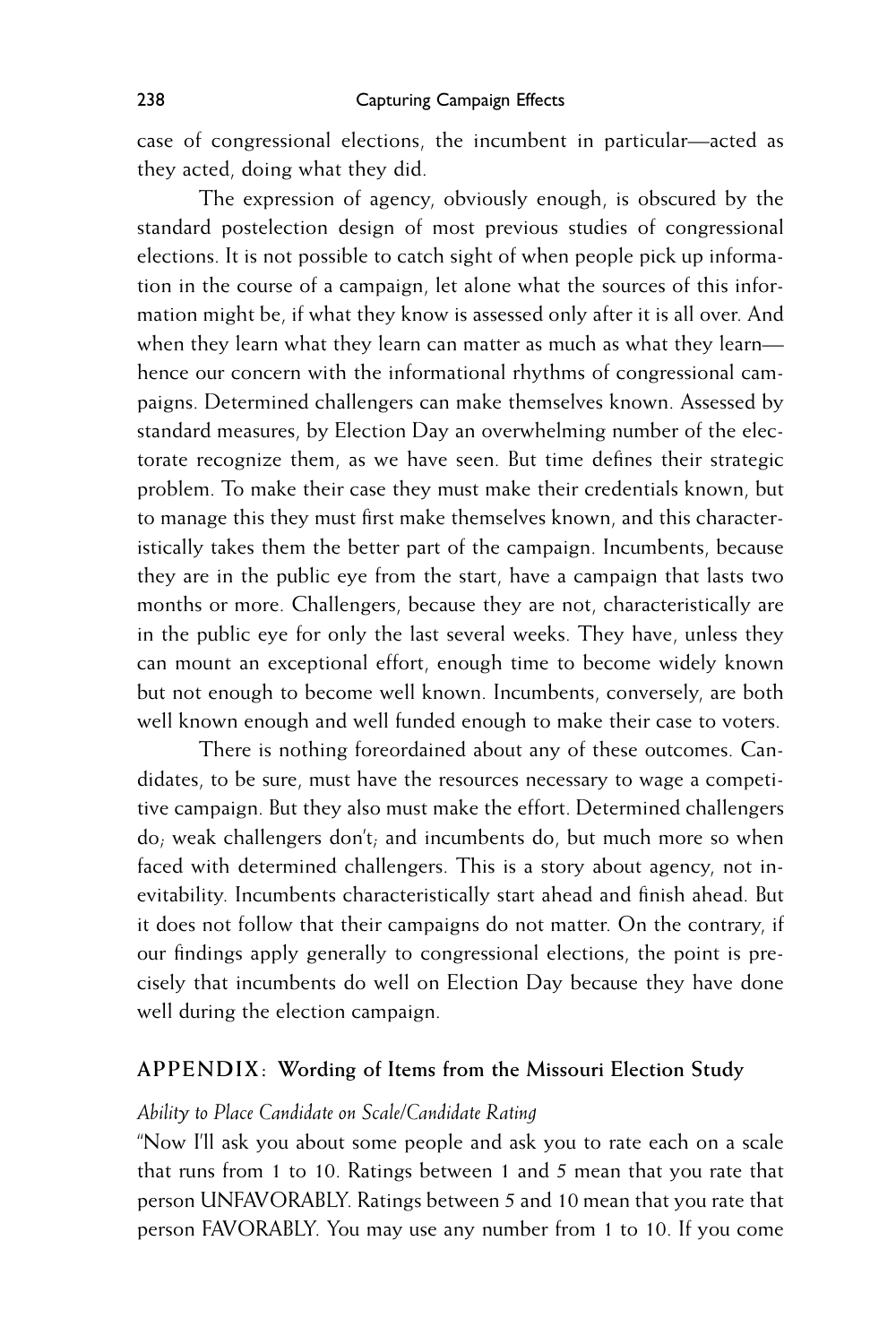to a person whose name you don't recognize, just tell me and we'll move on to the next person."

"What about [candidate's name]? How would you rate him/her from 1 to 10?"

# *Strict Recognition*

"Now I'm going to read you some names of people who have been in the news. Very few people know all the names, so if you don't know some, just say so. When I ask you about a person, please tell me if you recognize him or her, and if you do, why they have been in the news recently."

"What about [candidate's name]? What is [candidate's name] doing that puts him/her in the news now?"

Respondents were coded as recognizing the candidate if they knew he/she was the incumbent or a candidate for U.S. Congress.

## *Name Recall*

"And how about the candidates who are running for Congress in your congressional district? Do you happen to remember what their names are?"

## *Likes and Dislikes*

"Is there anything in particular that you like [DON'T like] about [candidate's name], the Democratic candidate for the U.S. House of Representatives?"

## *Remember Something Special Incumbent Has Done*

"Do you happen to remember anything special that [incumbent's name] has done for the people of this district while he/she has been in office?"

## *Incumbent Job Approval*

"In general, do you approve or disapprove of the way [incumbent's name] is handling his/her job? Do you approve/disapprove strongly, or not strongly?"

## **NOTES**

1. Telephone interviews were conducted every day from September 6, 1994, through November 7, 1994, with the exception of November 4, when no interviews were completed. The interviews were conducted by the Center for Advanced Social Research at the University of Missouri at Columbia.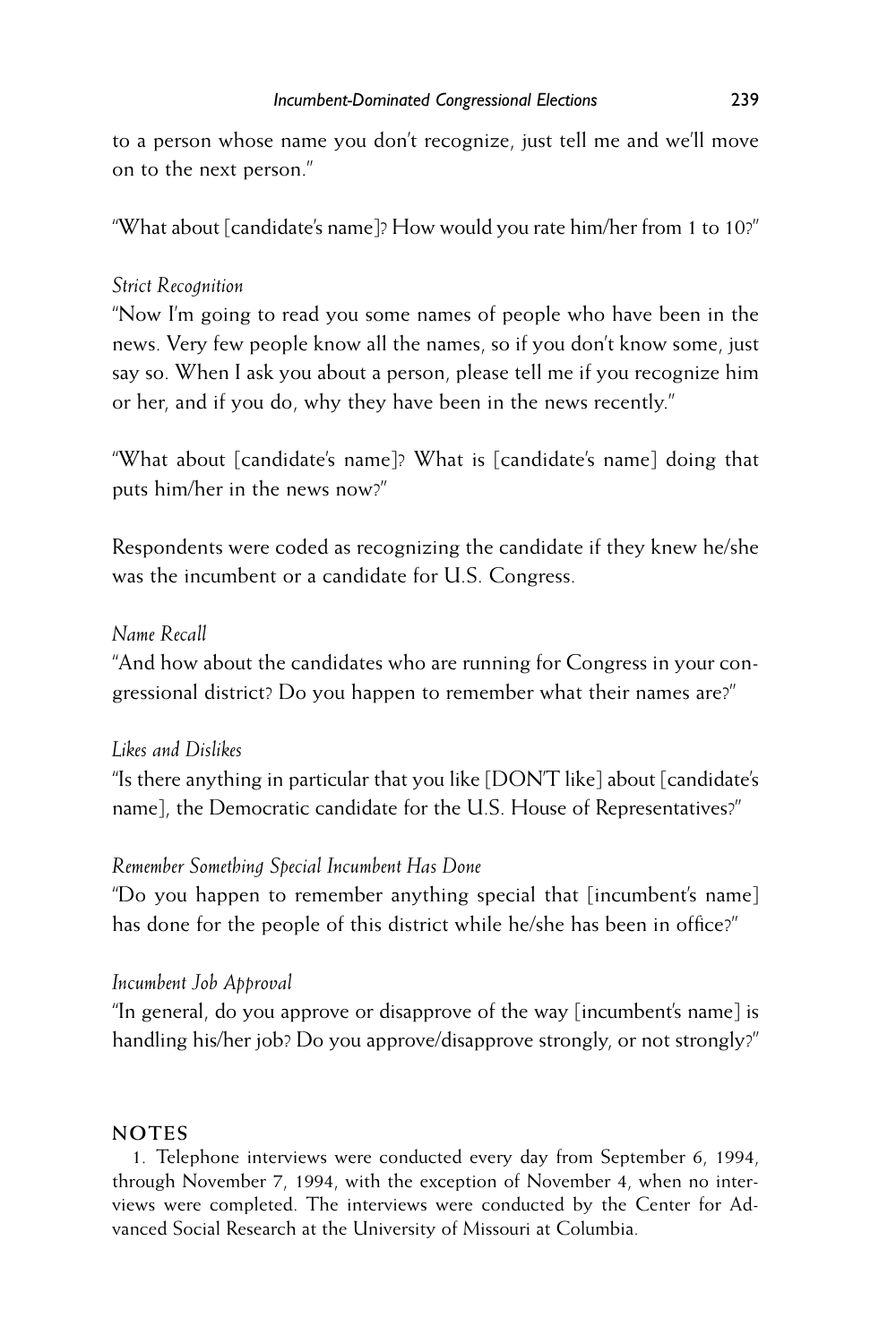2. All figures present LOWESS curves. LOWESS (locally weighted scatterplot smoothing) is a data smoothing procedure that reduces the distorting effect of outliers (Cleveland 1979, 1985).

3. Hancock and Fossard both probably benefited in terms of exposure from the campaign for and against Hancock II, a controversial, and ultimately unsuccessful, ballot proposition named for the incumbent.

4. In 1996 a better-funded Hulshof outspent his incumbent opponent and was able to knock Volkmer out of the seat he had held for twenty years.

5. Two of these candidates were running their first reelection campaigns after beating incumbents two years earlier (Barone and Ujifusa 1995).

6. All spending and contribution data were obtained from Federal Election Commission reports filed by the candidates. The accuracy and clarity of these reports vary by candidate.

#### **REFERENCES**

- Abramowitz, Alan I. 1975. "Name Familiarity, Reputation, and the Incumbency Effect in a Congressional Election." *Western Political Quarterly* 28:668–84.
- Ansolabehere, Stephen, and Alan Gerber. 1994. "The Mismeasure of Campaign Spending: Evidence from the 1990 U.S. House Elections." *Journal of Politics* 56: 1106–18.
- Barone, Michael, and Grant Ujifusa. 1995. *The Almanac of American Politics 1996.* Washington, DC: National Journal.
- Cleveland, William S. 1979. "Robust Locally Weighted Regression and Smoothing Scatterplots." *Journal of the American Statistical Association* 74:829–36.
	- ———. 1985. *The Elements of Graphing Data.* Monterey, CA: Wadsworth.
- Fritz, Sara, and Dwight Morris. 1992*. Handbook of Campaign Spending: Money in the 1990 Congressional Races.* Washington, DC: Congressional Quarterly Press.
- Gelman, Andrew, and Gary King. 1993. "Why Are American Presidential Election Polls So Variable When Votes Are So Predictable?" *British Journal of Political Science* 23:409–51.
- Jacobson, Gary C. 1981. "Incumbents' Advantages in the 1978 U.S. House Congressional Elections." *Legislative Studies Quarterly* 6:183–200.
	- ———. 1990. "The Effects of Campaign Spending in House Elections: New Evidence for Old Arguments." *American Journal of Political Science* 34:334–62.

———. 1997a. "Measuring Campaign Spending Effects in U.S. House Elections."

- Paper presented at the Conference on Capturing Campaign Effects, Vancouver, British Columbia.
- ———. 1997b. *The Politics of Congressional Elections.* 4th ed. New York: Longman.
- Jacobson, Gary C., and Samuel Kernell. 1983. *Strategy and Choice in Congressional Elections.* 2d ed. New Haven: Yale University Press.
- Johnston, Richard, André Blais, Henry E. Brady, and Jean Crête. 1992. *Letting the People Decide: Dynamics of a Canadian Election.* Montreal: McGill-Queen's University Press.
- Kenny, Christopher, and Michael McBurnett. 1992. "A Dynamic Model of the Effect of Campaign Spending on Congressional Vote Choice." *American Journal of Political Science* 36:923–37.